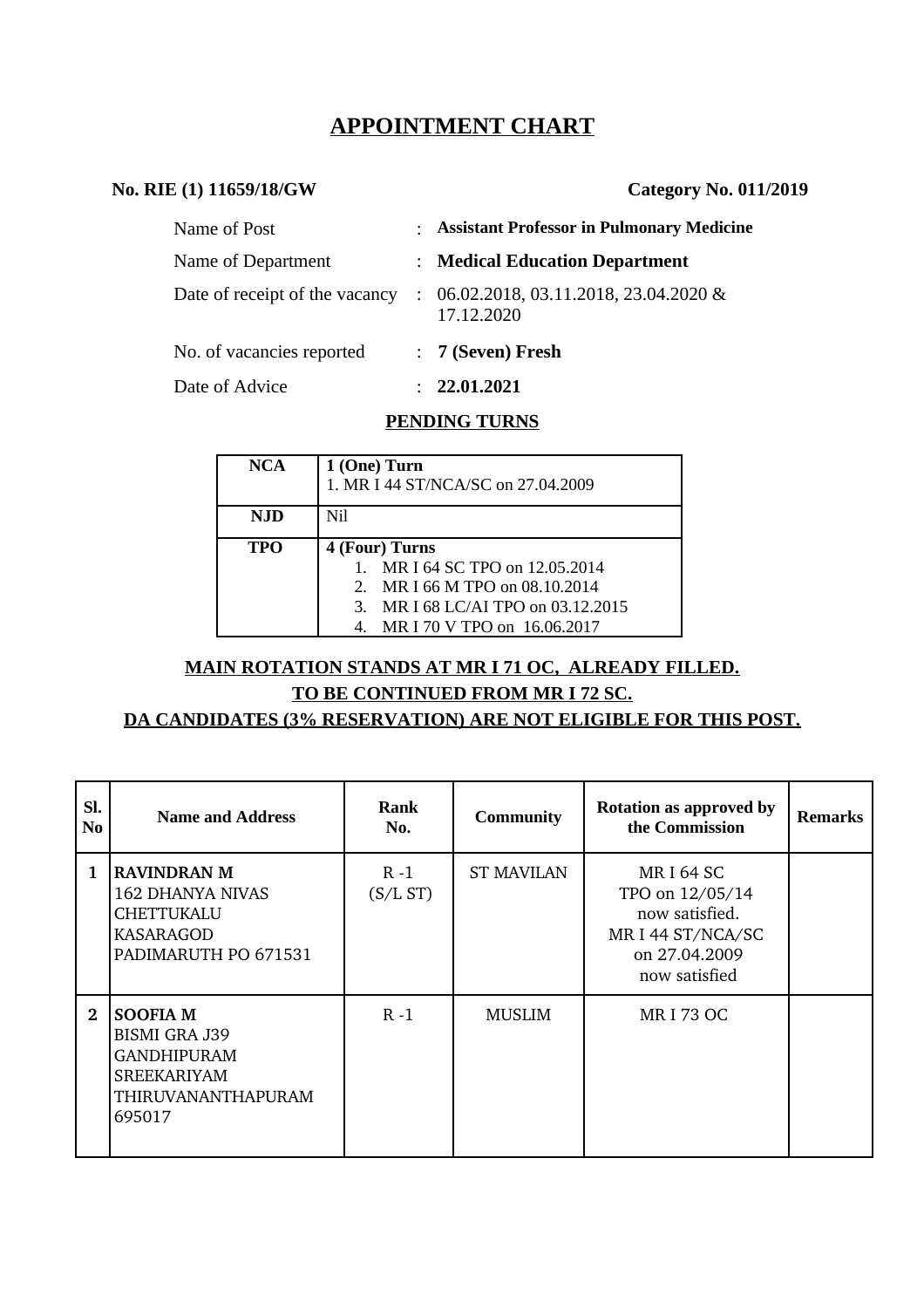| 3 | <b>ANJANA BABU</b><br><b>ATHIRA</b><br>ELAMPAL, PUNALUR<br><b>ELAMPAL</b><br>KOLLAM - 691322                                                                               | $R - 1$<br>(S/L LC/AI) | <b>LATIN</b><br><b>CATHOLICS</b>      | MR I 68 LC/AI<br>TPO on 03/12/15 now<br>satisfied |  |  |  |  |
|---|----------------------------------------------------------------------------------------------------------------------------------------------------------------------------|------------------------|---------------------------------------|---------------------------------------------------|--|--|--|--|
|   | <b>MRI 72 SC</b><br>TPO to keep 50% Rule                                                                                                                                   |                        |                                       |                                                   |  |  |  |  |
| 4 | <b>MANAF M A</b><br>VADAKEKATTUNGAL<br>THONDANKULANGARA<br><b>AVALUKUNNU P O</b><br>ALAPUZHA - 688006                                                                      | $R - 11$               | <b>MUSLIM</b>                         | <b>MRI66M</b><br>TPO on 08/10/14<br>now satisfied |  |  |  |  |
|   | MR I 74 E/B/T<br>TPO to keep 50% Rule                                                                                                                                      |                        |                                       |                                                   |  |  |  |  |
| 5 | <b>LISHA PV</b><br>SOUPARNIKA, ELAN<br><b>GARDEN VILLA NO 3</b><br>NEAR MARUTHOOR<br>KARTHIYAYANI TEMPLE,<br>VAYANASALA STOP<br><b>CHEROOR</b><br><b>THRISSUR - 680008</b> | $R - 2$                | <b>SC PULLUVAN</b>                    | <b>MRI 75 OC</b>                                  |  |  |  |  |
|   | <b>MRI 76 M</b><br>TPO to keep 50% Rule                                                                                                                                    |                        |                                       |                                                   |  |  |  |  |
| 6 | REYMA SARA RAJU<br>PANACHAKUNNIL HOUSE<br>CHUMATHRA /TIRUVALLA<br>PATHANAMTHITTA<br>689103                                                                                 | $R - 3$                | $\left( \cdot \right)$                | <b>MRI 77 OC</b>                                  |  |  |  |  |
|   | <b>MRI 78 E/B/T</b><br>TPO to keep 50% Rule                                                                                                                                |                        |                                       |                                                   |  |  |  |  |
| 7 | <b>DINU GANGAN P</b><br>PALERIMMAL<br>KALLODE, PERAMBRA<br><b>KOZHIKODE</b><br>673525                                                                                      | $R - 4$                | <b>OBC KANIYAR</b><br><b>PANICKER</b> | <b>MRI 79 OC</b>                                  |  |  |  |  |

<sup>•</sup> *The position of the candidates with Sl.No. 2 & 4 are interchanged to keep their seniority in the list intact.*